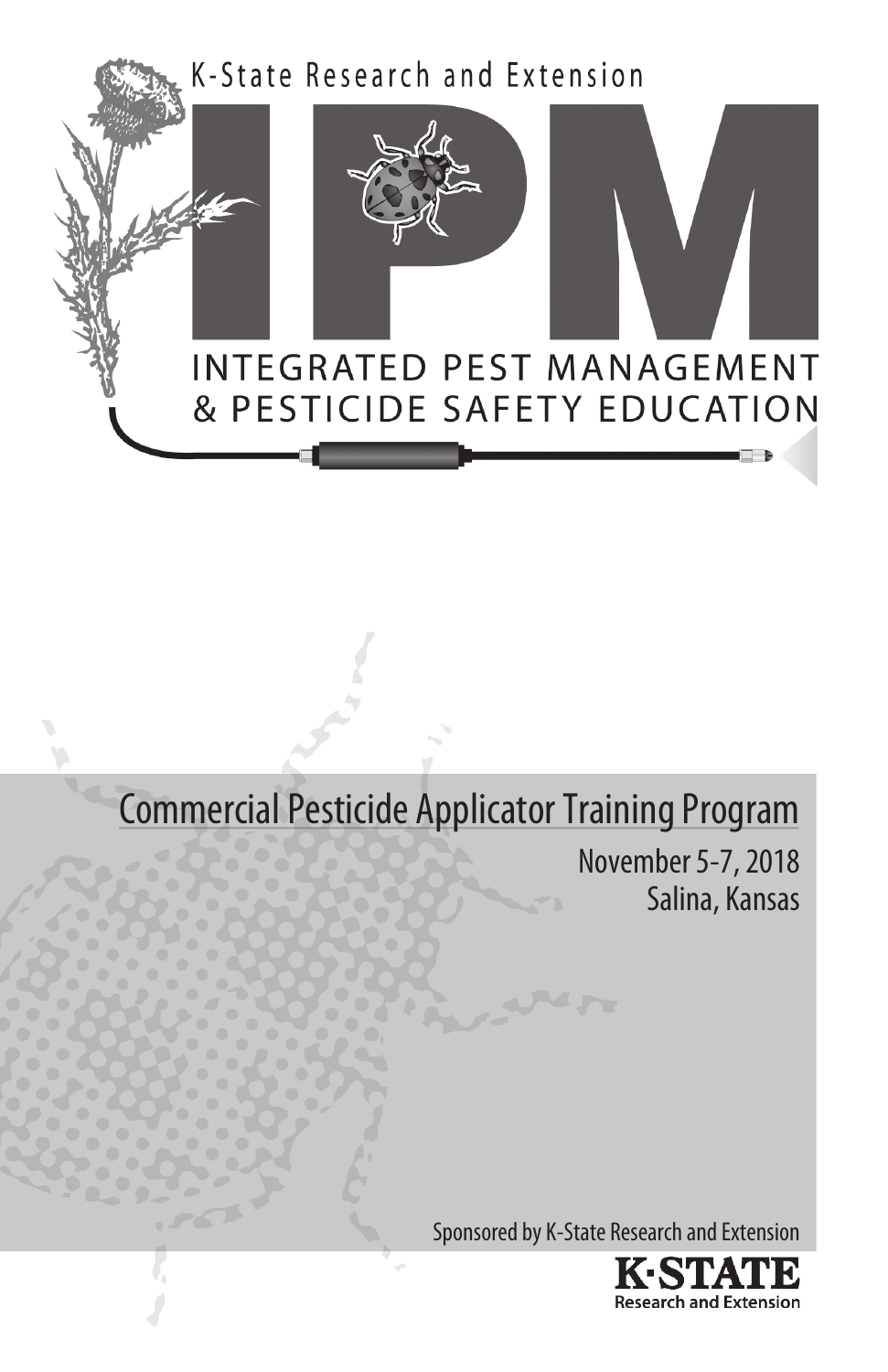## **IMPORTANT INFORMATION NOTICE**

**All requirements for renewal must be completed by December 31 of the year your certification expires in order to maintain continuous certification.**

Certified applicators whose certification is scheduled to expire Dec. 31, 2018, will be sent a renewal reminder from the Kansas Department of Agriculture.

### **Renewal Requirements**

For questions regarding renewal requirements, call Kansas Department of Agriculture 785-564-6688.

To view your current certification credits, go to https://www.kellysolutions.com/ks/applicators

### **Registration Information**

Detailed registration information can be found at the center of this booklet.

### **KSU Pesticide Program**

For information on the KSU Pesticide Program regarding training outlined in this booklet or other renewal questions, call 620-241-1523 and ask for Frannie Miller.

### **NOTE: THE REGISTRATION FEE IS FOR THE KANSAS STATE UNIVERSITY TRAINING PROGRAM ONLY.**

A renewal fee of \$50 per category and the 2018 commercial applicator renewal information must be submitted to the Kansas Department of Agriculture before Dec. 31, 2018, for renewal of applicator certification.

### **INTRODUCTION**

September 2018

### **TO: Certified Commercial Pesticide Applicators**

As Certified Commercial Pesticide Applicators, you are required to obtain renewal certification in Kansas either by 1) attending "training courses" approved by the Kansas Secretary of Agriculture for recertification credit hour (CEU) accumulation, or 2) studying a manual and passing an examination.

**RECERTIFICATION THROUGH TRAINING:** This booklet contains approved "training courses" for complete certification renewal for specific categories. NOTE: Not all required pest management hours for all categories can be completed within the 3-day training session through this extension program. If you cannot complete all credit hours required for 2018 certification expiration, I recommend you take the examination. Afterward, begin accumulating credit hours for your 2019 through 2021 recertification. Non-certified employees may attend trainings and must pay the necessary program fees, but certified applicators will be given priority if training reaches capacity.

**RECERTIFICATION BY EXAMINATION:** If you have not accumulated the required number of credit hours (one core hour and either three, five or seven pest management hours) and paid the certification fee (\$50 per category certified in) to the Kansas Department of Agriculture (KDA) by the expiration of your current certification, you must pass the examination to obtain certification.

If all continuing credit hour requirements are not met, all exams must be retaken (general plus categories/subcategories). Manuals and examinations are available year-round and, in most cases, the examinations are offered locally by KDA. See your local County Extension Office for the KDA examination schedule and information on ordering commercial applicator manuals.

**VERIFYING YOUR CERTIFICATION EXPIRATION:** Check your records (pocket card and/or certificate) to make sure of the expiration date. If your card expires Dec. 31, 2018, and you have a record of attending a KSU-sponsored renewal "training course" during 2016 or later, you may already have met partial or all renewal requirements. If your card expires beyond 2018, you may now begin accumulating credit hours. If your card was newly issued in 2017 or 2018, you may attend "training courses" for credit hours or begin accumulating the appropriate credit hours elsewhere.

Renewal training meetings in some categories are also available from sessions sponsored by local County Extension Offices, trade associations or industry groups. Scheduling of approved training is available through the KDA Pesticide Program for "Commercial Pesticide Applicator Recertification Programs" at http://www.kellysolutions.com/KS/applicators/courses/ searchCourseTitle.asp. You cannot add categories/subcategories without being examined.

Submit your pre-registration form to get the reduced rate.

Sincerely,

nie & Miller

Frannie Miller Extension Pesticide Coordinator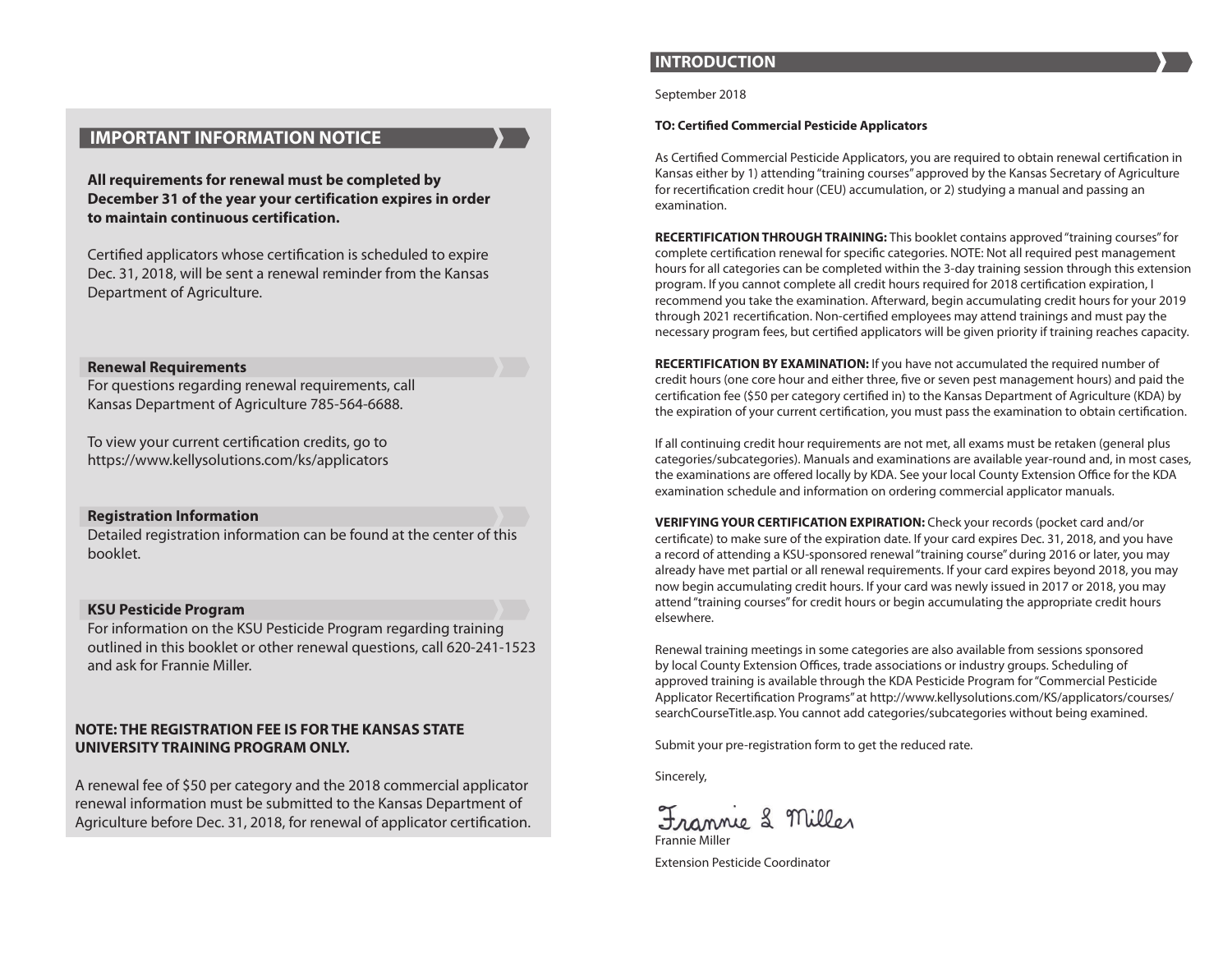## **COMMERCIAL PESTICIDE APPLICATOR TRAINING MEETINGS NOVEMBER 5-7, 2018**

### **WEBSTER CONFERENCE CENTER • SALINA, KANSAS 2601 North Ohio St. • 785-827-6565**

### **OBJECTIVE**

The objective of this training program is for the Kansas State University Cooperative Extension Service to provide a broad, practical training program to help Kansas commercial pesticide applicators meet the requirements for renewal certification.

### **PROGRAM MECHANICS**

All attendees whose certification expires in 2018 must already have or attend the **core hour**, plus **category/ subcategory sessions** to fulfill their pest management credit hour requirements.

Categories/subcategories have been grouped to accommodate, as well as possible, closely related categories/ subcategories by topics presented. Applicators must attend the session that covers their specific categories/ subcategories.

The core hour must only be attended once per three-year certification period. Some applicators are certified in many categories/subcategories, which may result in conflicts because of the concurrent group training sessions. In such cases, it may be possible for the applicator to attend the needed category/subcategories at an alternate location.

**Category 10 applicators must attend the core hour and the category/ subcategory sessions, which apply to the applicator's research and/or demonstration. There is no training specific to Category 10.**

For all applicator recertification renewals, please refer to the credit break down on page 5 for the number of credit hours to be accumulated by your category/subcategory to complete certification requirements.

Each applicator must retain receipt of attendance at recertification programs offering credit hours as proof of credit hours accumulated. **A certificate will be stamped upon completion of each break-out session and core hour as "proof" of certification meeting attendance at each site.**

## **SKELETON SCHEDULE**

**Salina, Kansas—November 5-7 (Detailed schedule pages 7-12) Webster Conference Center**

| Day 1 - Monday, Nov. 5, 2018  |                     | Day 3 - Wednesday, Nov. 7, 2018 |                     |
|-------------------------------|---------------------|---------------------------------|---------------------|
|                               |                     |                                 |                     |
| Registration begins 7:00 a.m. |                     | Registration begins 7:00 a.m.   |                     |
|                               |                     |                                 |                     |
| <b>Category</b>               | 8:00 a.m.-Noon      | <b>Categories</b>               | 8:00 a.m.-Noon      |
| 1 A                           |                     | 7D, 7E, 8                       |                     |
|                               |                     | 2, 3A, 3B, 3C                   |                     |
| <b>Lunch Break</b>            | $12:00 - 1:00$ p.m. |                                 |                     |
|                               |                     | <b>Lunch Break</b>              | $12:00 - 1:00$ p.m. |
| <b>Category</b>               | $1:00 - 4:00$ p.m.  |                                 |                     |
| 1 A                           |                     | <b>Categories</b>               | $1:00 - 4:00$ p.m.  |
|                               |                     | 7D, 7E, 8                       |                     |
| <b>Core Hour</b>              | $4:00 - 5:00$ p.m.  | 2, 3A, 3B, 3C                   |                     |
|                               |                     |                                 |                     |
|                               |                     | <b>Core Hour</b>                | $4:00 - 5:00$ p.m.  |

| Day 2 - Tuesday, Nov. 6, 2018           |                                            |  |  |
|-----------------------------------------|--------------------------------------------|--|--|
| <b>Registration</b> begins 7:00 a.m.    |                                            |  |  |
| <b>Categories</b><br>7A<br>7B           | 8:00 a.m.-Noon                             |  |  |
| Lunch Break                             | $12:00 - 1:00$ p.m.                        |  |  |
| <b>Categories</b><br>7B<br>7A, 7F<br>3A | $1:00 - 4:00$ p.m.<br>$(2:00 - 4:00 p.m.)$ |  |  |
| <b>Core Hour</b>                        | $4:00 - 5:00$ p.m.                         |  |  |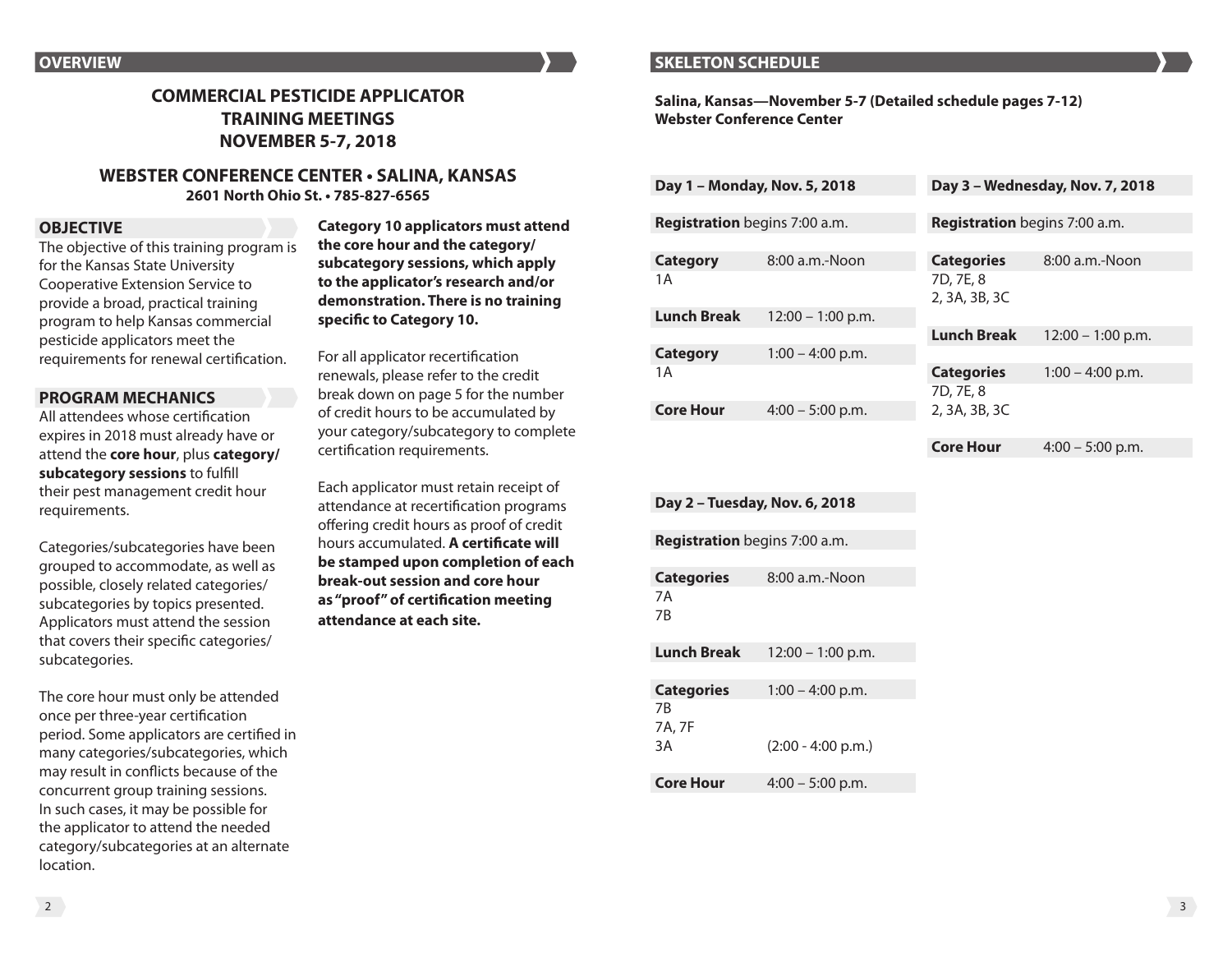Individual sessions in this program are defined as the following:

| 1 A       |
|-----------|
| 2, 3A, 3C |
| 3B        |
| 7B        |
| 7D, 7E, 8 |
| 7A, 7F    |
|           |

Some sessions are overlapped or combined due to the nature of this year's topics presented. These groupings may not occur each year.

**If attending both the 2, 3A, 3C session and the 3B session, the two or more category session fee must be paid.**

### **Note:**

### **CATEGORY 5**

Aquatic Pest Control will be offered in 2019 for full credit hours. Information on the program will be mailed to Category 5 and 10:5 applicators when this session is complete.

### **CATEGORY 1C**

Wildlife Damage Pest Control will be offered in 2019 for full credit hours. Information on this program will be mailed to Category 1C and 10:1C applicators when this session is complete.

### **CATEGORY 1B**

Agriculture Animal Pest Control is not being planned at this time. If you are in need of this training, please let us know.

### **CATEGORY 6, 7C, and 9A**

Right-of-Way, Industrial Weed, and Noxious Weed will be offered in 2018 for full credit hours on Oct. 29 in Wichita, KS and Nov. 15 in Olathe, KS.

Information on this program has been mailed to Category 6, 7C, & 9A applicators. If you need additional information on these additional programs contact the Pesticide Safety and IPM program at 620-241-1523.

## **INDIVIDUAL SESSIONS, CATEGORIES CATEGORIES AND CREDIT BREAKDOWN**

### **FOUR CREDITS**

| 1 core credit and 3 pest | 11) | <b>Cut Stump Treatment</b> |
|--------------------------|-----|----------------------------|
| management credits       | 4   | Seed Treatment             |
|                          | .5S | Sewer Root                 |
|                          | 7F  | <b>Wood Preservation</b>   |
|                          |     |                            |
|                          |     |                            |

## **SIX CREDITS**

1 core credit and 5 pest management credits

- 1B Agricultural Animal
- 1C Wildlife Damage
- 2 Forest
- 3C Interior Landscape
- 5 Aquatic

### **EIGHT CREDITS**

1 core credit and 7 pest management credits

| 1 A       | Agricultural Plant         |
|-----------|----------------------------|
| 3A        | Ornamental                 |
| 3B        | Turf                       |
| 6         | Right-of-Way               |
| 7A        | <b>Wood Destroying</b>     |
| 7B        | <b>Stored Products</b>     |
| 7C        | Industrial Weed            |
| 7D        | <b>Health Related</b>      |
| 7E        | Structural                 |
| 8         | <b>Public Health</b>       |
| <b>9A</b> | Noxious Weed               |
| 9B        | Regulated                  |
| 10        | Demonstration and Research |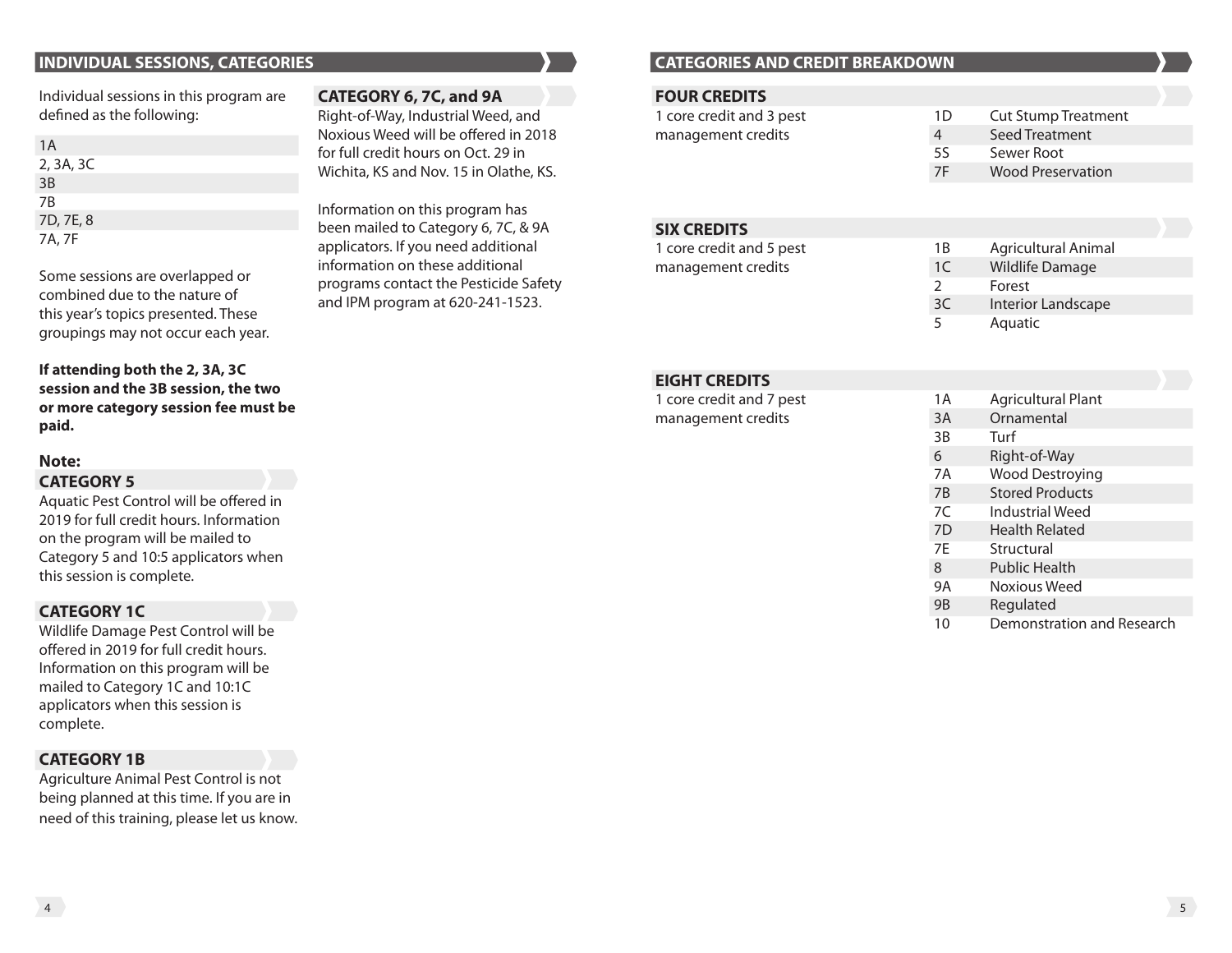## **REGISTRATION AND ACCOMMODATIONS**

Registration check-in will be held at the location one hour prior to the beginning of each session. Please stop by the registration table upon your arrival to pick up your training materials and attendance tickets.

**NOTE: A separate fee of \$50 per category and the 2018 commercial applicator renewal form must be sent to the Kansas Department of Agriculture for renewal of applicator certification before December 31, 2018.**

### **REGISTRATION**

### **Online**

conferences.k-state.edu/ commercialpesticide

### **Fax**

Send the registration form to 785-532-2422 Attn: Commercial Pesticide Training.

### **Mail**

Return the registration form to: Commercial Pesticide Training Kansas State University Global Campus 1615 Anderson Avenue Manhattan, KS 66502

### **Registration questions:**

Call us at 1-800-432-8222 or 785-532-5569. Office hours: Monday-Friday, 8 a.m. to 5 p.m.

## **ACCOMMODATIONS**

The following are hotels near the Webster Conference Center. There is no block of rooms for 2018. If you are a government employee, you may get a lower rate by asking for the government rate.

### **Holiday Inn Express**

755 West Diamond Dr. Salina, KS 67401 Phone 785-404-3300

### **Hilton Garden Inn**

3320 S 9th Street Salina, KS 67401 Phone 785-309-0440

### **La Quinta Inn & Suites**

201 E. Diamond Dr. Salina, KS 67401 Phone: 785-827-9000

### **Motel 6 Salina #1077**

635 W Diamond Drive I-70 at 9th Street, Exit 252 Salina, KS 67401 Phone: 785-827-8397

### **Super 8 Salina I-70**

120 E Diamond Drive, I-70 Exit 252 Salina KS 67401-8624 US Phone: 785-823-8808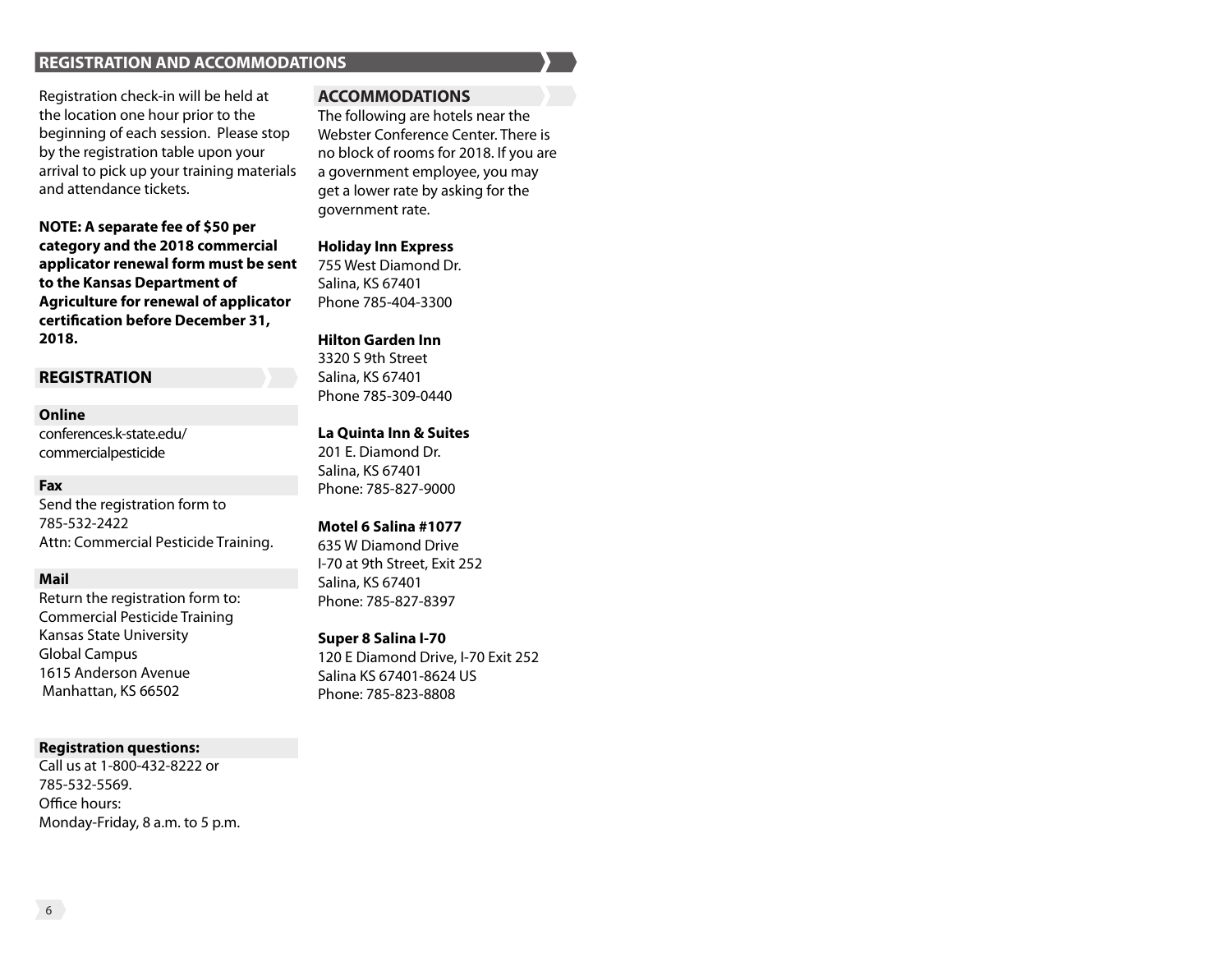## **REGISTRATION FORM REGISTRATION FORM**

| <b>First Name</b><br>Last Name                                                      |                                                                                   | <b>Print Card</b>             |
|-------------------------------------------------------------------------------------|-----------------------------------------------------------------------------------|-------------------------------|
| Company                                                                             |                                                                                   | Cardhold                      |
| Address                                                                             | CHECK ONE: [ ] Home [ ] Work                                                      | <b>Card Nun</b>               |
| City<br>State<br>Zip                                                                |                                                                                   | VI                            |
| Home Phone                                                                          | <b>Work Phone</b>                                                                 |                               |
| E-mail address                                                                      |                                                                                   | <b>NOTE:</b><br><b>THE KS</b> |
| Please check individual sessions you will<br>attend                                 | <b>Individual Category Sessions:</b>                                              | A separ<br>and the            |
| 1A Session<br>2, 3A, 3C Session                                                     | \$85 each (\$95 after October 22)<br>\$155 for 2 or more (\$175 after October 22) | renewa<br>submitt<br>of Agric |
| _7A, 7F Session<br>7B Session                                                       | <b>Core Hour session:</b><br>\$40 (\$50 after October 22)                         | certifica                     |
| <b>3B Session</b><br>7D, 7E, 8 Session<br>_Day 1 Core Hour - Nov. 5                 | Note: Only one is required, may attend any<br>day                                 | <b>To Regi</b>                |
| Day 2 Core Hour - Nov. 6<br>Day 3 Core Hour - Nov. 7                                | Fees (Lunch included in registration fee)                                         | <b>Online</b><br>conferer     |
| All categories/sub-categories are offered<br>except 1B, 1C, 5, 6, 7C & 9A.          | One Individual Category Session<br>\$85 (\$95 after October 22)<br>\$             | <b>Fax</b><br>Send th         |
| Category 1C (Ag Wildlife) and Category<br>5 (Aquatics) will have their own separate | Two or more Individual Category Sessions<br>\$155 (\$175 after October 22)        | Attn: Co                      |
| sessions in 2019.                                                                   | \$                                                                                | <b>Mail</b><br><b>Return</b>  |
| Category 1B (Ag Animal) will only be offered<br>if there is enough interest.        | Core Hour<br>\$40 (\$50 after October 22)                                         | Comme                         |

Category 6, 7C & 9A are being planned for October 29 (Wichita) and November 15 (Olathe)

**Total Registration Fee Enclosed**

make check payable to **Kansas State University, FEIN 48-0771751**

 $\mathsf{s}\_\_\_\_\_\_\$ 

 $\mathsf{s}\_\_\_\_\_\$ 

| Print Cardholder's Name |                   |            |                         |
|-------------------------|-------------------|------------|-------------------------|
| Cardholder's Signature  |                   |            |                         |
| <b>Card Number</b>      |                   | <b>CVV</b> | <b>Expiration Date</b>  |
| <b>VISA</b>             | <b>MasterCard</b> | Discover   | <b>American Express</b> |

### **NOTE: THE REGISTRATION FEE IS FOR THE THE KISS ON THE KISS ON STAIN AND KISS**

arate fee of \$50 per category ne 2018 commercial applicator ral information must be itted to the Kansas Department iculture for renewal of applicator cation.

### **gister for Training:**

## **Assistance for Participants with Disabilities/Dietary Requirements**

Kansas State University is committed to making program activities accessible to all participants. In order to assist you, please indicate by **October 22** any special requirements and assistance needed:

\_\_\_\_\_\_\_\_\_\_\_\_\_\_\_\_\_\_\_\_\_\_\_\_\_\_\_\_\_\_\_\_\_

\_\_\_\_\_\_\_\_\_\_\_\_\_\_\_\_\_\_\_\_\_\_\_\_\_\_\_\_\_\_\_\_\_

\_\_\_\_\_\_\_\_\_\_\_\_\_\_\_\_\_\_\_\_\_\_\_\_\_\_\_\_\_\_\_\_\_

## ences.k-state.edu/commercialpesticide

this form to 785-532-2422, Commercial Pesticide Training

n this form by **October 22** to:

nercial Pesticide Applicator Training Kansas State University Global Campus 1615 Anderson Avenue Manhattan, KS 66502

### **Cancellation**

If you must cancel your registration, do so as soon as possible. Substitutions are encouraged. **A full refund, minus a \$30 administrative fee, will be made if cancellation is received by Global Campus by 5 p.m. on October 22, 2018.**

After that date, due to guarantees we must give, refunds are not available. Refunds cannot be given in amounts less than \$5. Registrants who do not cancel their registration through Conference Registration are responsible for the total training registration fee even if they do not attend the training and have not paid the registration fee.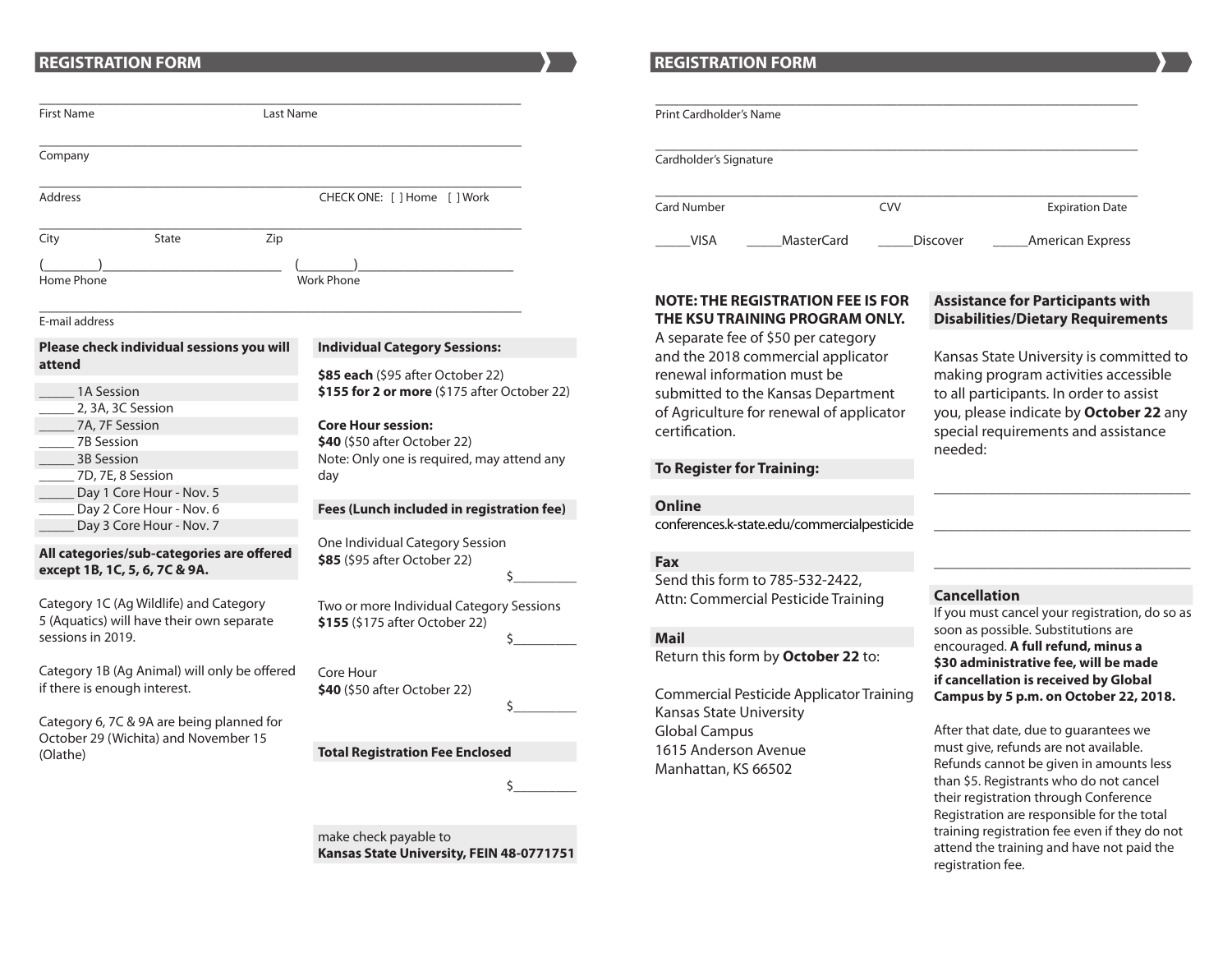## **November 5, 2018 (Day 1)** 1A **1A**

## **WEBSTER CONFERENCE CENTER • SALINA, KANSAS**

**2601 North Ohio Street • 785-827-6565**

**November 5-7, 2018**

| November 5-7, 2018 |                                                                                                                                                            |  |  |
|--------------------|------------------------------------------------------------------------------------------------------------------------------------------------------------|--|--|
|                    | 1A Session (8:00 a.m. to 4:00 p.m.)<br>Credit Hour Totals: 7 hours - Category 1A<br>1 Core Hour - 4:00-5:00 p.m.                                           |  |  |
| 7:00               | Registration                                                                                                                                               |  |  |
| 8:00               | Rangeland Weed Identification and Control<br>Walt Fick, Agronomy, Kansas State University, Manhattan, KS<br>[1 Credit hour 1A]                             |  |  |
| 8:55               | Field Crop Weed Control Update<br>Dallas Peterson Agronomy, Kansas State University, Manhattan, KS<br>[1 Credit hour 1A]                                   |  |  |
| 9:45               | <b>BREAK</b>                                                                                                                                               |  |  |
| 10:00              | <b>Crop Insect Update</b><br>Jeff Whitworth/Holly Davis, Entomology, Kansas State University [1<br>Credit hour 1A1                                         |  |  |
| 11:00              | <b>Spray Nozzle Training</b><br>Gary James, Territory Sales Manager, Hypro/Shurflo<br>[1 Credit hour 1A]                                                   |  |  |
| 12:00              | <b>LUNCH</b>                                                                                                                                               |  |  |
| 1:00               | Water Contamination and Runoff Issues in Agricultural Production<br>Ron Graber, Central Kansas Watershed Specialist<br>[1 Credit hour 1A]                  |  |  |
| 2:00               | Temperature Inversions and the Kansas Mesonet<br>Christopher (Chip) Redmond, Mesonet Manager, Kansas State University, Manhattan, KS<br>[1 Credit hour 1A] |  |  |
| 2:55               | <b>BREAK</b>                                                                                                                                               |  |  |
| 3:10               | Crop Disease Management Update<br>Doug Jardine, Plant Pathology, Kansas State University, Manhattan, KS<br>[1 Credit hour 1A]                              |  |  |
| 4:00               | CORE HOUR, KDA Pesticide Program<br>Kansas Department of Agriculture, Pesticide and Fertilizer Program,<br>Manhattan, KS [1 Core hour]                     |  |  |
| 5:00 ADJOURN       |                                                                                                                                                            |  |  |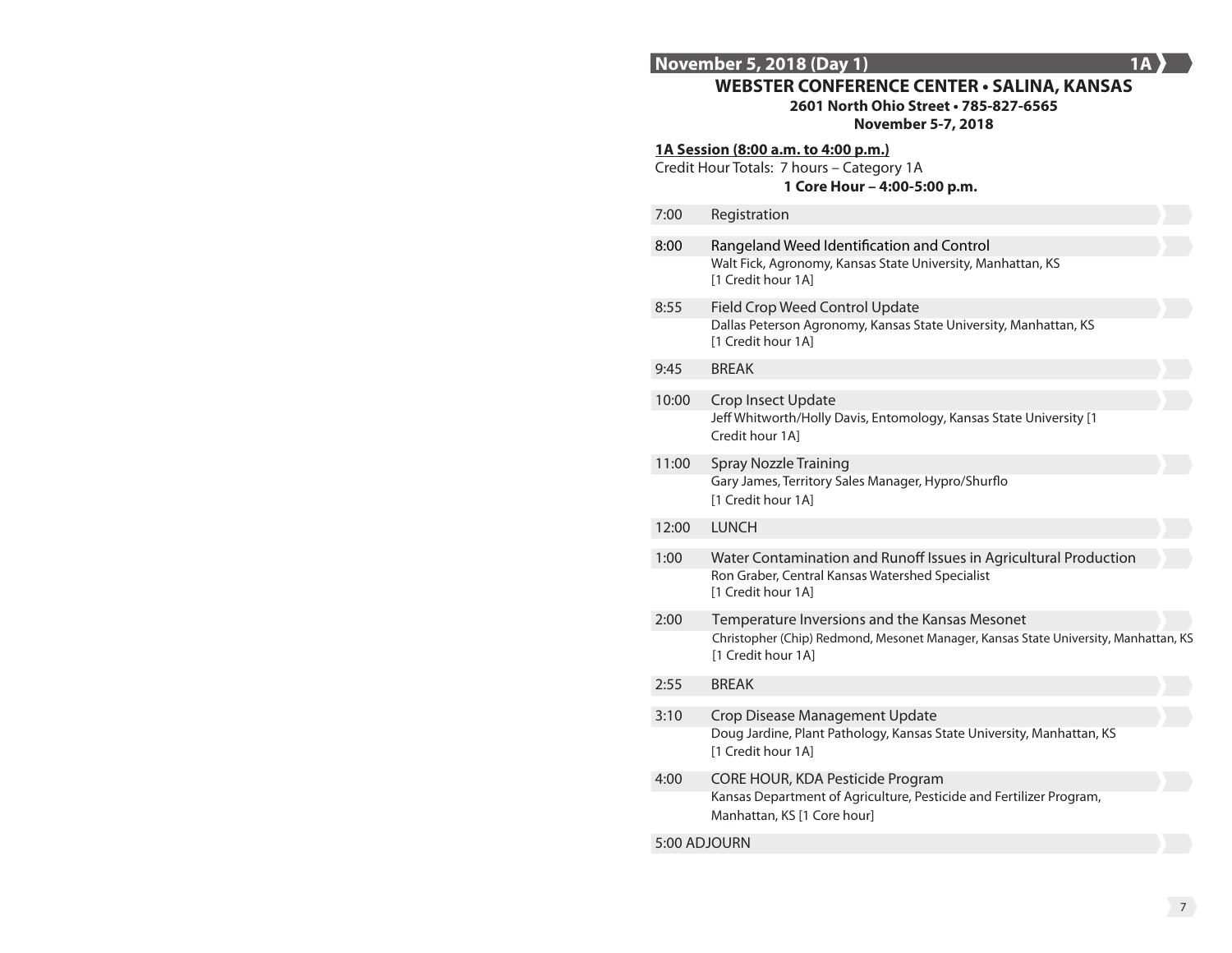## **November 6, 2018 (Day 2) 7B**

### **7B Session (8:00 to 4:00)**

Credit Hour Totals: 7 hours – Category 7B

**1 Core Hour—4:00-5:00 p.m.**

- 7:00 Registration
- 8:00 The Damage It Can Do: Aluminum Phosphide Frannie Miller, Pesticide Safety and IPM Coordinator, McPherson, KS [1 Credit hour 7B]
- 8:55 Stored Product Pest Identification and Biology Tom Phillips, Entomology, Kansas State University, Manhattan, KS [1 Credit hour 7B]

### 9:45 BREAK

- 10:00 Fumigation Management Plans and Risk Management John Ricker, Area Manager, Risk Management, KFSA Insurance, Hutchinson, KS [1 Credit hour 7B]
- 11:00 Fumigants and Resistance Issues Tom Phillips, Entomology, Kansas State University, Manhattan, KS [1 Credit hour 7B]

### 12:00 LUNCH

1:00 IPM in Stored Products Rob Morrison, USDA-ARS Research Entomologist , Manhattan, KS [1 Credit hour 7B]

2:00 Use of Pheromones in Monitoring Systems and Mating Disruption Programs James Campbell, USDA-ARS Research Entomologist, Manhattan, KS [1 Credit Hour 7B]

### 2:55 BREAK

- 3:10 Fumigation Best Management Practices Grant Jamis, Operations Manager, Food Protection Services [1 Credit Hour 7B]
- 4:00 CORE HOUR, KDA Pesticide Program Kansas Department of Agriculture, Pesticide and Fertilizer Program Manhattan, KS [1 Core hour]

5:00 ADJOURN

## **November 6, 2018 (Day 2)**

### **7A,7F Sessions (8:00 to 4:00)**

Credit Hour Totals: 7 hours – Category 7A

### 3 hours—Category 7F

### **1 Core Hour 4:00-5:00 p.m.**

| 7:00  | Registration                                                                                                                                                             |
|-------|--------------------------------------------------------------------------------------------------------------------------------------------------------------------------|
| 8:00  | <b>Wood Destroying Inspections</b><br>Jim Luck, Central Region Operations Director, Target Specialty, Topeka, Kansas<br>[1 Credit hour 7A]                               |
| 8:55  | Why Termites Reach for the Sky: Construction Elements and Inspection<br>Jared Harris, BASF Sales Representative, Mayetta, Kansas<br>[1 Credit hour 7A]                   |
| 9:45  | <b>BREAK</b>                                                                                                                                                             |
| 10:00 | <b>Factors Affecting Termite Baiting</b><br>Jared Harris, BASF Sales Representative, Mayetta, Kansas<br>[1 Credit hour 7A]                                               |
| 11:00 | Termite Biology and Management<br>Brad Kard, Structural and Urban Entomology, Oklahoma State University, Stillwater,<br>OK<br>[1 Credit hour 7A]                         |
| 12:00 | <b>LUNCH</b>                                                                                                                                                             |
| 1:00  | Wood-Damaging Insects: Beetles and Other Common Pests<br>Brad Kard, Structural and Urban Entomology, Oklahoma State University, Stillwater, OK<br>[1 Credit hour 7A, 7F] |
| 2:00  | Carpenter Ant Biology<br>Jeff Whitworth/Holly Davis, Entomology, Kansas State University, Manhattan, KS<br>[1 Credit hour 7A, 7F]                                        |
| 2:55  | <b>BREAK</b>                                                                                                                                                             |
| 3:10  | Identification of Common Wood Destroying Pests,<br><b>TRA</b><br>[1 Credit hour 7A, 7F]                                                                                  |
| 4:00  | CORE HOUR, KDA Pesticide Program<br>Kansas Department of Agriculture, Pesticide and Fertilizer Program<br>Manhattan, KS [1 Core hour]                                    |

5:00 ADJOURN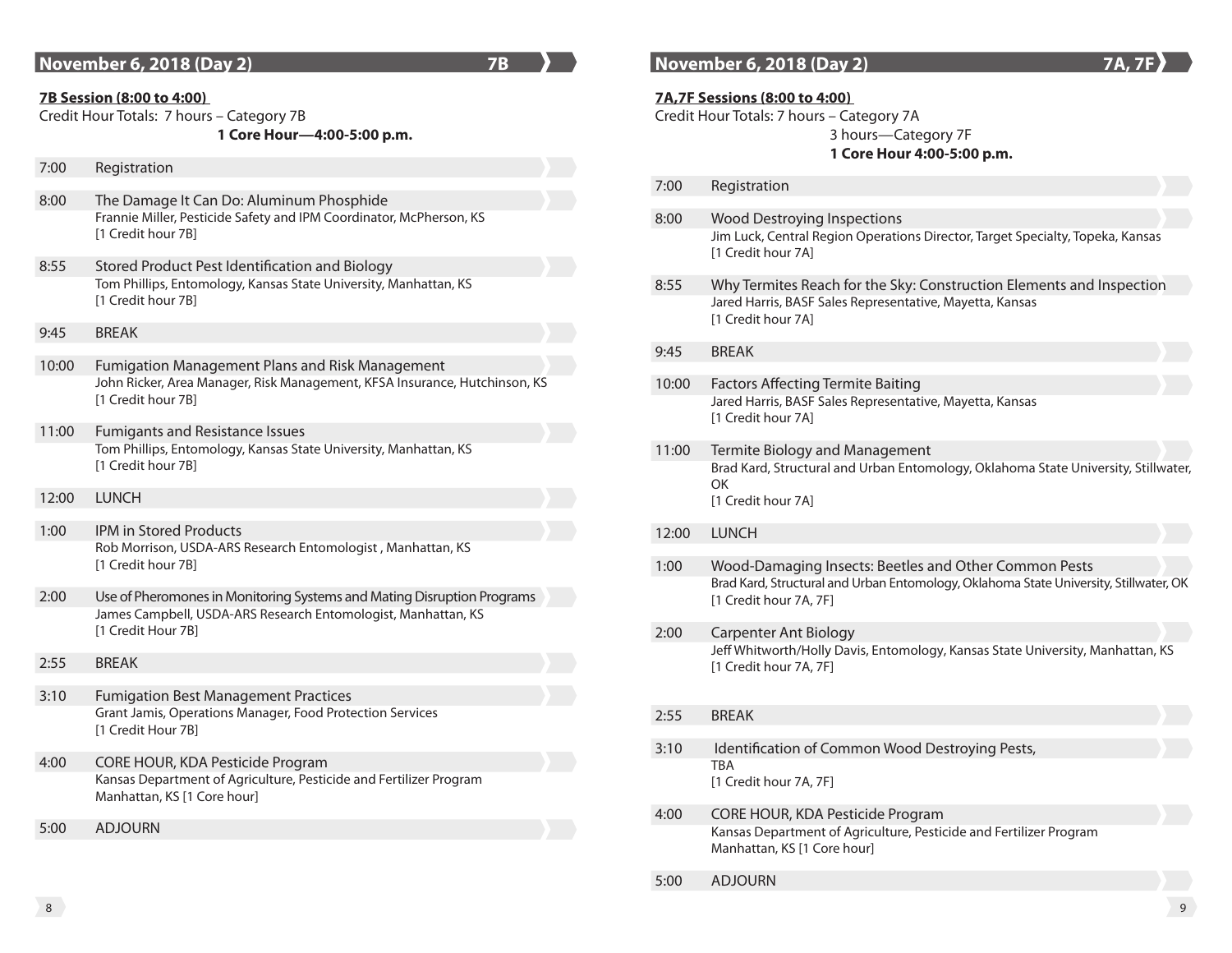## **November 6, 2018 (Day 2) 3A**

### **3A Session (2:00 p.m.–4 p.m.)**

Credit Hour Totals: 2 hours – Category 3A

### **1 Core Hour 4:00-5:00 p.m**

- 2:00 Ornamental Selection for Pest Management Cheryl Boyer, Horticulture, Kansas State University, Manhattan, KS [1 Credit hour 3A]
- 3:00 Environmental Stresses Affecting Applications in Ornamentals Jason Griffin, John Pair Horticulture Center, Haysville, KS [1 Credit Hour 3A]
- 4:00 **CORE HOUR**, KDA Pesticide Program Kansas Department of Agriculture, Pesticide and Fertilizer Program, Manhattan, KS [1 Core hour]

5:00 ADJOURN

## **November 7, 2018 (Day 3)** 7D, 7E, 8

| <u>7D, 7E, 8 Session (8:00 a.m. to 4 p.m.)</u><br>Credit Hour Totals: 7 hours - Category 7D, 7E, 8<br>1 Core Hour 4:00-5:00 p.m. |                                                                                                                                       |  |  |
|----------------------------------------------------------------------------------------------------------------------------------|---------------------------------------------------------------------------------------------------------------------------------------|--|--|
| 8:00                                                                                                                             | German Cockroach Identification and Control,<br>Jared Harris, BASF Sales Representative, Mayetta, Kansas<br>[1 Credit hour 7D, 7E, 8] |  |  |
| 8:55                                                                                                                             | <b>TBA</b><br>Jim Luck, Central Region Operations Director, Target Specialty, Topeka, Kansas<br>[1 Credit hour 7D, 7E, 8]             |  |  |
| 9:45                                                                                                                             | <b>BRFAK</b>                                                                                                                          |  |  |
| 10:00                                                                                                                            | <b>Rodent Biology and Control</b><br>Charlie Lee, Wildlife Specialist, Manhattan, KS<br>[1 Credit hour 7D, 7E, 8]                     |  |  |
| 11:00                                                                                                                            | Nuisance Ant Control<br>Tim Husen, PhD, Manager of Technical Services, Rollins<br>$[1$ Credit hour 7D, 7E, 8 $]$                      |  |  |
| 12:00                                                                                                                            | <b>LUNCH</b>                                                                                                                          |  |  |
| 1:00                                                                                                                             | Pesticide Mode of Action<br>Tim Husen, PhD, Manager of Technical Services, Rollins<br>[1 Credit hour 7D, 7E, 8]                       |  |  |
| 2:00                                                                                                                             | Mosquito Biology and their Control<br>JB Howell, MGK Staff Entomologist/Area Tech Manager<br>[1 Credit hour 7D, 7E, 8]                |  |  |
| 2:55                                                                                                                             | <b>BRFAK</b>                                                                                                                          |  |  |
| 3:10                                                                                                                             | Occasional Invaders<br>Jeff Whitworth/Holly Davis, Entomology, Kansas State University, Manhattan, KS [1<br>Credit hour 7D, 7E, 8]    |  |  |
| 4:00                                                                                                                             | CORE HOUR, KDA Pesticide Program<br>Kansas Department of Agriculture, Pesticide and Fertilizer Program<br>Manhattan, KS [1 Core hour] |  |  |
| 5:00                                                                                                                             | <b>ADJOURN</b>                                                                                                                        |  |  |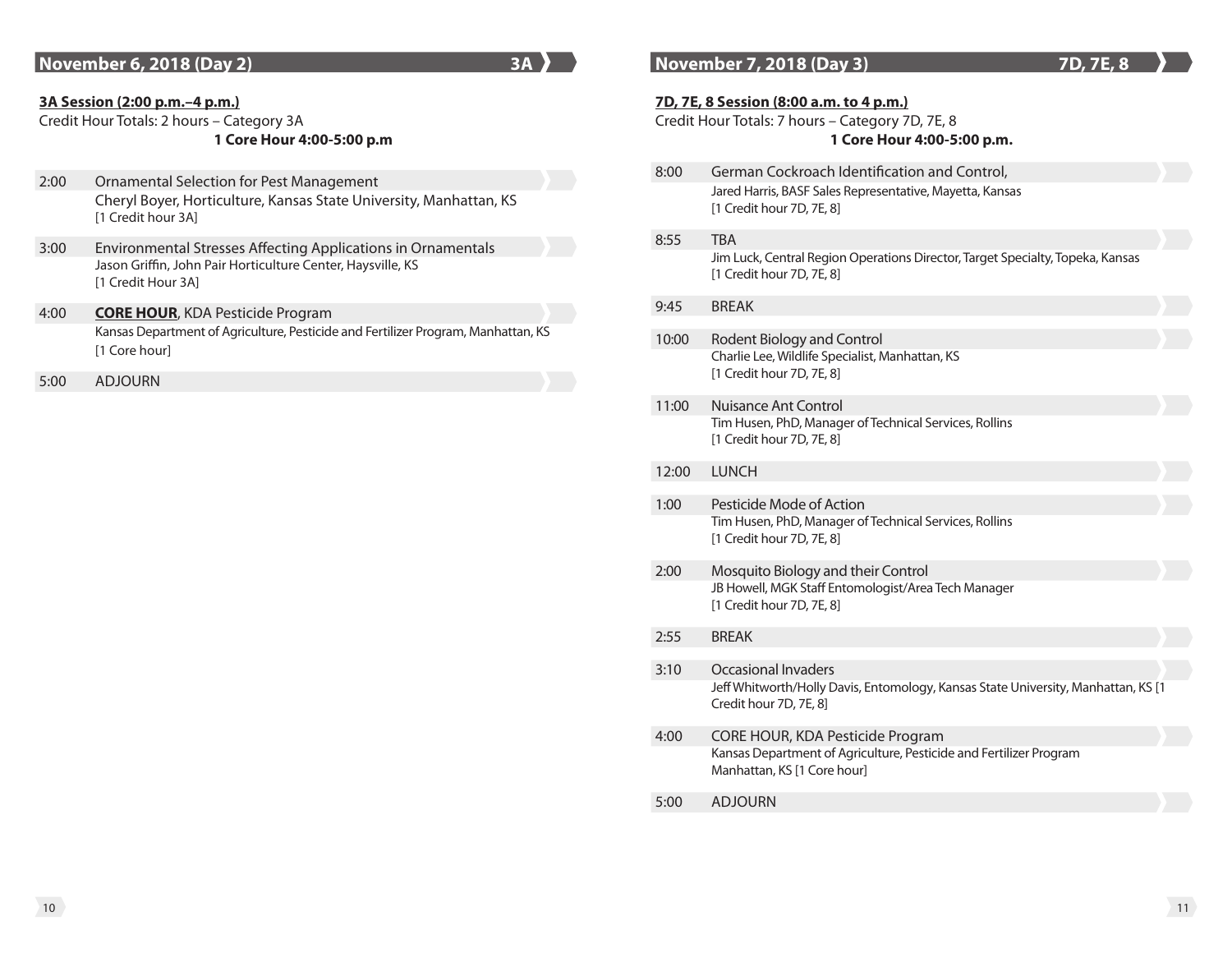## **November 7, 2018 (Day 3) 2, 3A, 3B, 3C**

## **2 Session (8:00 a.m. to 2:00 p.m.), 3A Session (8:00 a.m. to 2:00 p.m.) 3B Session (8:00 a.m. to 4:00 p.m.), 3C Session (8:00a.m. to 2:00 p.m.)**

Credit Hour Totals: 7 hours – Category 3B

5 hours—Category 3A (2 hours offered on Nov. 6, for a total of 7 hours) 5 hours—Category 2, 3C **1 Core Hour 4:00-5:00 p.m.**

- 7:00 Registration
- 8:00 TBA TBA [1 Credit hour 2, 3A, 3B, 3C]
- 8:55 Wildlife Management in Turf and Ornamental Charlie Lee, Wildlife Specialist, Kansas State University, Manhattan, KS [1 Credit hour 2, 3A, 3B, 3C]

9:45 Break

- 10:00 Plant Law Regulations and Pests of Concern Jennifer Smith, Plant Protection and Weed Control Supervisor, Kansas Department of Agriculture, Manhattan, KS [1 Credit hour 2, 3A, 3B, 3C]
- 11:00 Diseases in Turf and Ornamentals Megan Kennelly, Plant Pathology, Kansas State University, Manhattan, KS [1 Credit hour 2, 3A, 3B, 3C]

12:00 LUNCH

- 1:00 Impact of Pesticides on Bees Raymond Cloyd, Entomology, Kansas State University, Manhattan, KS [1 Credit hour 2, 3A, 3B, 3C]
- 2:00 Pre-Emergent Applications in Turf Colleen Derksen, Sales Representative, Corteva Agriscience, St. Louis, MO [1 Credit hour 3B]
- 2:55 BREAK
- 3:10 Effectively Control Turfgrass Insect Pests Raymond Cloyd, Entomology, Kansas State University, Manhattan, KS [1 Credit hour 3B]
- 4:00 **CORE HOUR**, KDA Pesticide Program Kansas Department of Agriculture, Pesticide and Fertilizer Program, Manhattan, KS [1 Core hour]

## **REFUNDS, SPECIAL ASSISTANCE, & NOTICE OF NONDISCRIMINATION**

### **REFUNDS**

If you must cancel your registration, do so as soon as possible. Substitutions are encouraged. A full refund, minus a \$30 administrative fee, will be made if cancellation is received by Global Campus by 5 p.m. on Oct. 22, 2018. After that date, due to guarantees we must give, refunds are not available. Refunds cannot be given in amounts less than \$5.

**Registrants who do not cancel their registration through Conference Registration are responsible for the total training registration fee even if they do not attend the training and have not paid the registration fee.**

## **SPECIAL ASSISTANCE**

A conference or noncredit program participant who needs accommodations due to a disability or who has special dietary requirements should indicate services needed at the time of registration. If you have further questions, please contact Cara Richardson at cmr@k-state.edu or 785-532-3359. Early notification is requested to ensure that accommodations can be provided in a timely manner.

## **DISCLAIMER**

The Kansas Department of Agriculture and Kansas State University accept no responsibility for accidents, losses, thefts, damages, delays, or any changes in the Commercial Pesticide Applicator Training program resulting from unforeseen events.

## **NOTICE OF NONDISCRIMINATION**

Kansas State University prohibits discrimination on the basis of race, color, ethnicity, national origin, sex (including sexual harassment and sexual violence), sexual orientation, gender identity, religion, age, ancestry, disability, genetic information, military status, or veteran status, in the University's programs and activities as required by applicable laws and regulations.

The person designated with responsibility for coordination of compliance efforts and receipt of inquiries concerning nondiscrimination policies is the University's Title IX Coordinator:

Director of Office of Institutional Equity Kansas State University 103 Edwards Hall, Manhattan, Kansas 66506-4801 Email: equity@k-state.edu PH: 785-532-6220

The campus ADA Coordinator is the Director of Employee Relations Charlotte Self charlott@k-state.edu, 785-532-6277 Kansas State University 103 Edwards Hall, Manhattan, Kansas 66506-4801